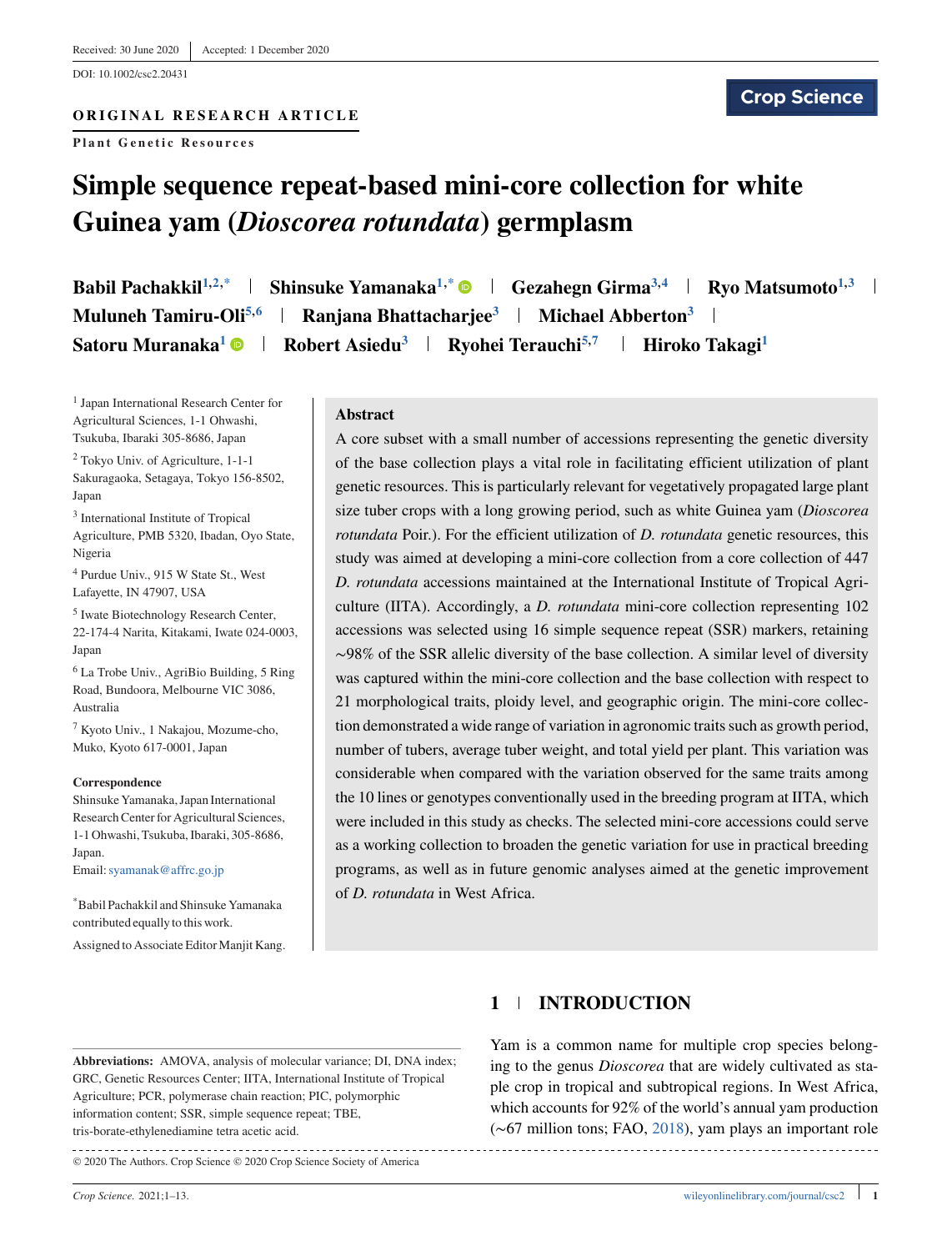in regional food security and income generation. *Dioscorea rotundata* Poir. is the most cultivated species in this region, representing majority of the total yam production. However, long growth cycle, inconsistency or no flowering, dioecy, nonsynchronous flowering of parental genotypes, polyploidy, and a high level of heterozygosity remain major limitations to genetic research and breeding of *D. rotundata* (Asiedu, Ng, Bai, Ekanayake, & Wanyera, [1998;](#page-10-0) Girma et al., [2019\)](#page-11-0).

Analysis and utilization of genetic resources with a wide range of variation play a vital role in the genetic improvement of crop plants. For *D. rotundata*, considerable efforts have been made worldwide to collect, maintain, and characterize germplasm, mainly from countries in the "yam belt," including Cote d'Ivoire (Hamon & Bakary, [1990\)](#page-11-0), Ghana (Demuyakor, Dukrog, & Chikpah, [2013\)](#page-10-0), Togo (Dansi et al., [2013\)](#page-10-0), Benin (Dansi et al., [1999\)](#page-10-0), Nigeria (Mignouna et al., [2005\)](#page-11-0), and Cameroon (Mignouna, Dansi, & Zok, [2002\)](#page-11-0). The International Institute of Tropical Agriculture (IITA), based in Ibadan, Nigeria, holds the largest collection of yam genetic resources, with over 3,000 accessions, mainly from West African countries (Girma et al., [2018\)](#page-10-0).

To facilitate efficient evaluation and utilization of genetic resources, Frankel [\(1984\)](#page-10-0) proposed the concept of a core collection, and defined it as a limited set of accessions representing, with minimum repetitiveness, the genetic diversity of a crop species and its wild relatives. Core collections have been developed for several crops based on geographical origin as well as morphological, agronomic, biochemical, and molecular data (Odong, Jansen, van Eeuwijk, & van Hintum, [2013\)](#page-11-0). An attempt was also made to develop the first West African yam core collection in 2007 (Mahalakshmi et al., [2007\)](#page-11-0). Several years later and after acquiring additional yam germplasm, the IITA Genetic Resources Center (GRC) established a revised core collection consisting of 843 accessions representing six *Dioscorea* spp. based on morphological traits (Girma et al., [2018\)](#page-10-0). The revised core subset consisted of 620 *D. rotundata* accessions. However, managing such a large germplasm collection is a challenge, particularly in yam, because of its long growing period, large plant size, and vegetative propagation. In addition, a core collection of this size remains too large for the detailed analyses of phenotypic and genotypic variations, particularly with respect to quantitative traits that are greatly influenced by environmental factors and require multilocation and multiseason evaluations in replicated trials. To overcome these problems, the development of a core subset for *D. rotundata* is necessary.

The availability of a subset of a core collection based on molecular markers allows an efficient evaluation of traits influenced by environmental factors. Such a molecular-based core subset, commonly known as mini-core collection, has been developed for multiple crop species, including rice (*Oryza sativa* L.; Ebana, Kojima, Fukuoka, Nagamine, & Kawase, [2008\)](#page-10-0) and sorghum [*Sorghum bicolor* (L.) Moench;

#### **Core Ideas**

- ∙ Mini-core collection for *Dioscorea rotundata* with a small number of accessions.
- ∙ We selected 102 accessions of mini-core from the 447 *D. rotundata* core collection based on SSR.
- ∙ Mini-core retained ∼98% of the SSR variation of the original core collection.
- ∙ A similar variation of morphological traits and ploidy level was retained in the mini-core.
- ∙ The mini-core collection also demonstrated a wide range of performance in agronomic traits.

Shehzad, Okuizumi, Kawase, & Okuno, [2009\]](#page-11-0). Molecular characterizations of the genetic diversity in *D. rotundata* using DNA markers such as random amplification of polymorphic DNA (RAPD), amplified fragment length polymorphism analysis (AFLP), and simple sequence repeat (SSR) have been reported (Dansi et al., [2000;](#page-10-0) Mignouna et al., [2002,](#page-11-0) [2005;](#page-11-0) Sartie, Asiedu, & Franco, [2012;](#page-11-0) Tamiru, Becker, & Maass, [2007\)](#page-11-0). However, most of these studies have been restricted to a small number of accessions from limited geographic regions. Therefore, the aims of this study were to assess the genetic diversity in *D. rotundata* accessions maintained at the IITA GRC, which represents the largest collection of this species worldwide, using simple sequence repeat (SSR) markers and to develop a mini-core collection that could aid in efficient utilization of genetic resources in white Guinea yam improvement programs.

# **2 MATERIALS AND METHODS**

#### **2.1 Plant materials**

Of the 620 *D. rotundata* accessions included in the IITA yam core collection reselected by Girma et al. [\(2018\)](#page-10-0), 447 accessions were used as the base collection for developing a minicore collection. The accessions were planted at IITA, Ibadan, Nigeria (7˚30′8′′ N, 3˚54′38′′ E). Leaf samples were collected from each accession for DNA extraction and further analysis. For preliminary evaluation of agronomic traits, such as number of stems per plant, growth period, number of tubers per plant, total yield per plant, and average tuber weight of the selected mini-core accessions, 10 lines from the IITA Yam Breeding Unit were used as checks (i.e., "reference lines"). The reference lines comprised five IITA breeding lines (TDr 97/00793, TDr 97/00917, TDr 97/00777, TDr 99/02607, and TDr 95/01932) and five local cultivars or landraces (TDr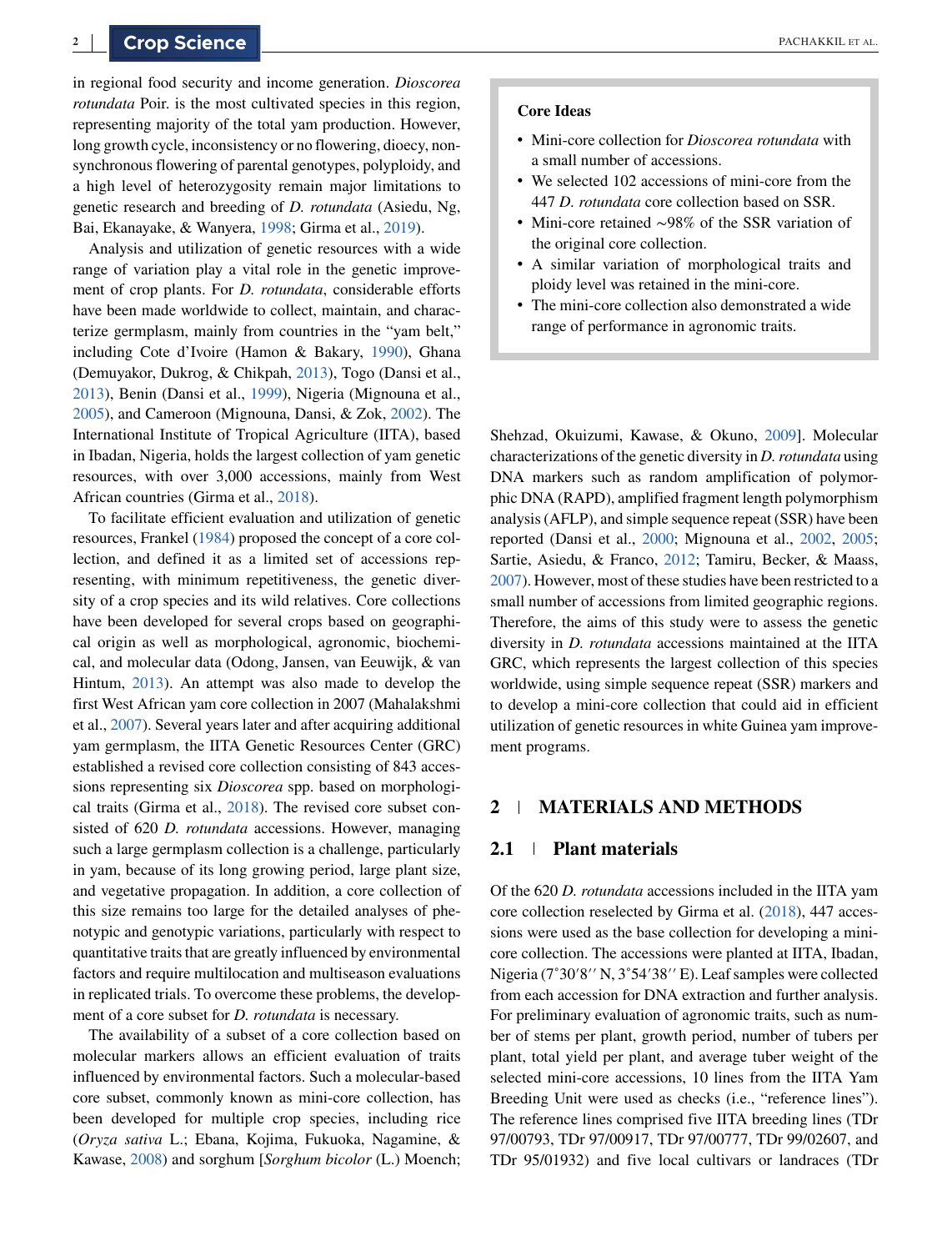EHOBIA, TDr EHURU, TDr OMI EFUN, TDr POUNA, and TDr 04-219).

## **2.2 Genomic DNA isolation**

Leaf samples of 447 accessions from the base collection available in the field during the leaf tissue sampling period were collected from the IITA field gene bank at Ibadan in September 2012. The collected leaves were lyophilized and kept under cool dry conditions. Genomic DNA was extracted using the CTAB (cetyl trimethylammonium bromide) method (Fulton, Chunwongse, & Tanksley, [1995\)](#page-10-0) with minor modifications. Immediately after grinding of the leaf samples and prior to the addition of the extraction buffer, a washing step was carried out using a 0.1 M HEPES (*N-*2-hydroxyetylpiperazine-*N*′-ethanesulphonic acid) buffer (pH 8.0) containing 1% polyvinylpyrrolidone, 0.9% L-ascorbic acid, and 2% 2-mercaptoethanol to remove polysaccharides and phenolic compounds. DNA was quantified using a GeneQuant Pro spectrophotometer (Amersham Biosciences) and diluted to a working concentration of 20–30 ng  $\mu$ l<sup>-1</sup> for polymerase chain reaction (PCR) amplification.

## **2.3 SSR markers, PCR conditions, and electrophoresis**

Ninety SSR markers developed by Tamiru et al. [\(2015\)](#page-11-0) for yam diversity analysis from a microsatellite-enriched genomic library of yellow Guinea yam (*D. cayenensis* Lam.) were prescreened on 16 randomly selected *D. rotundata* core collection accessions to identify a set of polymorphic markers for further genotyping. A PCR amplification was performed in a 5-μl total reaction volume containing  $1\times$  Ex Taq Buffer (TaKaRa), 200 μM dNTPs, 1 μM of each of the forward and reverse primer, 0.25 U Takara Ex Taq HS, and ∼20 ng template DNA. The PCR was performed using a PTC-200 thermal cycler (Bio-Rad) with initial denaturation at 94 ˚C for 3 min, followed by 35 cycles of denaturation at 94 ˚C for 30 s, primer annealing at 55 ˚C for 1 min, and extension at 72 ˚C for 30 s, with a final extension step at 72 ˚C for 10 min. The PCR products were electrophoresed on an 8% polyacrylamide gel (mono: bis = 29:1) with a constant power supply of 150 V for 90 min. Tris-borate-ethylenediamine tetraacetic acid (TBE,  $10\times$ ) and  $0.5\times$  TBE buffer were used for gel preparation and electrophoresis, respectively. Gels were stained with ethidium bromide solution, and gel images were taken using the Dolphin-View 2 gel documentation analysis system (Kurabo). Analysis of gel images was performed with Dolphin-1D Gel analysis software version 2.7 (Wealtec Corporation).

#### **2.4 SSR analysis and informativeness**

The SSR alleles detected at the expected product size of each SSR marker were scored in base pairs. As genetic diversity parameters, number of alleles  $(N_a)$ , observed heterozygosity  $(H_0)$ , expected heterozygosity  $(H_e)$ , and polymorphic information content (PIC) were determined using GeneAlEx 6.5 software (Peakall & Smouse,  $2012$ ). To reveal population structure of the *D. rotundata* base collection, a Bayesian model clustering algorithm was implemented using SSR data to infer genetic structure and to determine the number of clusters using STRUCTURE version 2.3.4 software (Pritchard, Stephens, & Donnelly, [2000\)](#page-11-0) with an admixture model for ancestry and an independent model for allele frequency, without any prior information about the origin of samples. For each value of *K* (number of inferred ancestral populations) from 2 to 10, analyses were performed 10 times with 100,000 iterations after a burn-in period of 100,000 iterations. The Δ*K* was used to estimate the appropriate *K* value according to the criterion of Evanno, Regnaut, and Goudet [\(2005\)](#page-10-0). In addition, to determine informativeness of the selected SSRs for future varietal identification, the minimum number of SSR markers required to distinguish each of the mini-core accessions, at one or more loci, was selected using MinimalMarker software (Fujii et al., [2013\)](#page-10-0).

# **2.5 Selection of the mini-core collection and its genetic features**

The number of accessions to be included in the mini-core collection was determined in such a way that *>*90% of the total number of alleles detected in the base collection were retained. The percentage of alleles retained was calculated by repeated trials with each sample number. To estimate the genetic relationship among the 447 accessions in the base collection, a dendrogram was generated based on SSR data with MEGA 5.1 software using the pairwise genetic distance matrix and neighbor-joining method (Tamura, Stecher, Peterson, Filipski, & Kumar, [2013\)](#page-11-0). The selection of accessions from the base collection was based on the diversity represented in the cluster while ensuring that accessions from each cluster were represented in the mini-core collection. When clusters had multiple candidate accessions, utmost care was taken to select those accessions that had good seed tubers available at the IITA GRC for further planting and evaluation. To determine the level of genetic diversity retained in the mini-core collection, the fixation index  $(F_{ST})$  of each locus was calculated using GeneAlEx 6.5 software. Analysis of molecular variance (AMOVA) of the base collection and the mini-core collection was also conducted using Arlequin version 3.5 software (Excoffier & Lischer, [2010\)](#page-10-0).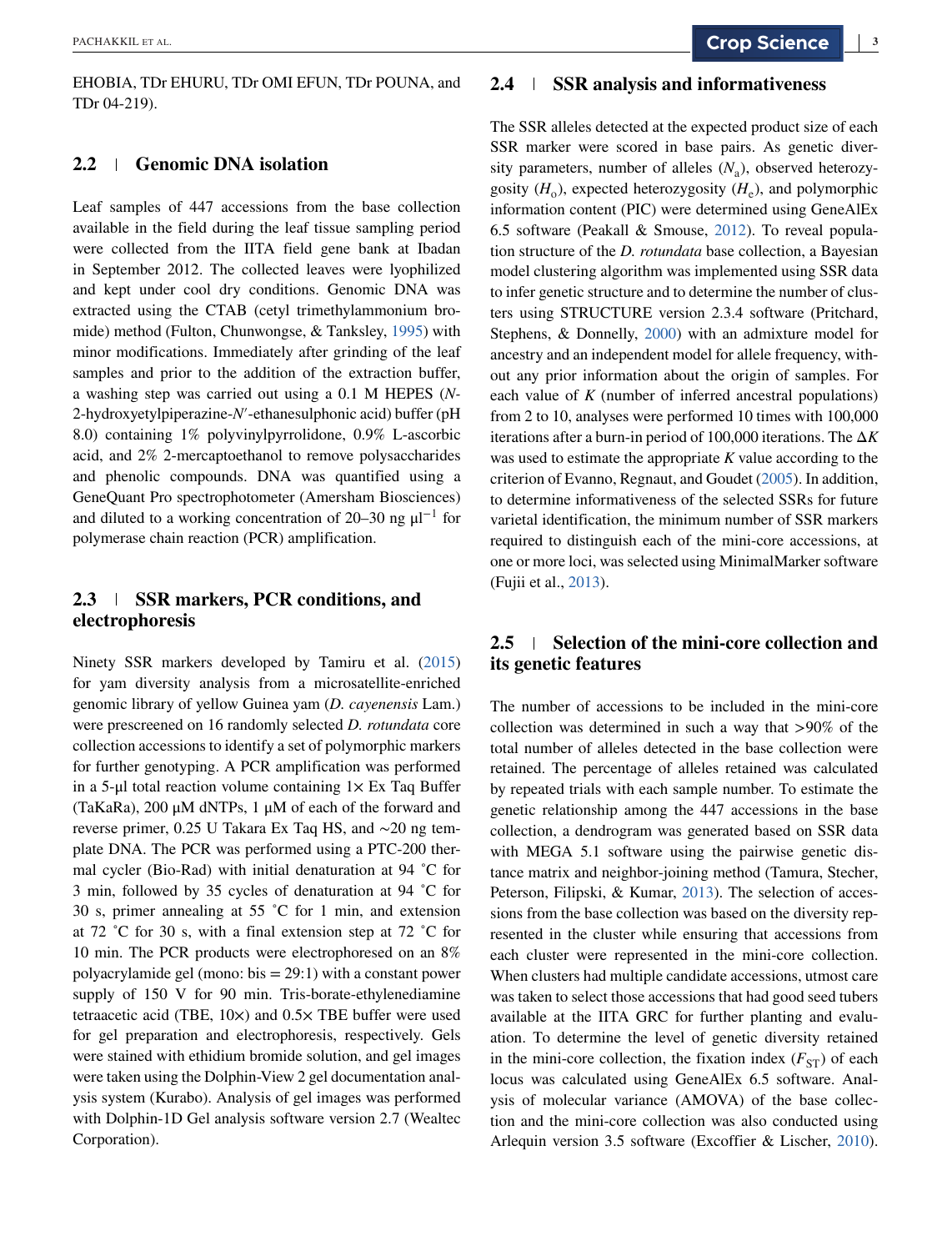Additionally, structure analysis was applied to reveal the population structure of the selected mini-core collection.

## **2.6 Ploidy analysis**

Ploidy variation is an important cytogenetic trait in the white Guinea yam that is associated with several phenotypic traits. Ploidy analysis of the base collection was carried out by flow cytometry using a Partec ploidy analyzer (Sysmex Partec). Rice was used as an internal standard for calibration of the measurements. Fully developed young leaves (approximately  $5 \text{ mm} \times 5 \text{ mm}$ ) sampled from field-grown plants in 2012 were chopped using a razor blade in 0.4 ml nuclear extraction buffer (solution A of a high-resolution kit; Sysmex Partec). The suspension was filtered through a nylon filter (50-μm mesh), and the extracted nuclei were stained with 4′,6-diamino-2 phenylindole solution. After staining for 5 min at room temperature (∼25 ˚C), flow cytometry was conducted at a rate of 5–20 nuclei per second. The DNA index (DI) of each accession was calculated on the basis of the relative amount of DNA in nuclei at the G1 stage compared with that of the internal standard. Flow cytometry was repeated two or three times with different leaf samples to confirm the DI of each accession. The ploidy levels of each accession were determined by comparing their DI with that of the diploid accession, TDr-1673, for which the chromosome number was confirmed microscopically through chromosome counting as  $2n = 40$ .

## **2.7 Morphological diversity in the selected mini-core collection**

A total of 21 morphological traits showing clear variation among *D. rotundata* germplasm were collected following descriptors for yam (IPGRI/IITA, [1997\)](#page-11-0) in IITA GRC at the field gene bank in 2011 and were used for analyses to verify morphological diversity retained in the selected mini-core collection. Correspondence analysis was applied to the 21 selected traits using BellCurve software of Excel (Social Survey Research Information Company). As a diversity index, the Shannon–Weaver diversity index  $[H' = -\sum_{i=1}^{n} p_i \ln(p_i)]$ where  $n$  and  $p_i$  represent the number of classes of a trait and the proportion of accessions in the *i*th class of a trait, respectively) was calculated to assess phenotypic diversity (Shannon & Weaver, [1948\)](#page-11-0).

## **2.8 Evaluation of the agronomic performance of the mini-core collection**

To evaluate the agronomic performance of the mini-core collection, the selected mini-core accessions were multiplied at IITA from single seed tubers obtained from the IITA GRC. Preliminary evaluation of the mini-core accessions, together with the reference lines, was conducted at IITA during 2013 and 2014 growing seasons. Seed sets (approximately 100 g each) of each accession or reference line were planted in small plastic pots in May 2013 and 2014, after which sprouted seed sets were transplanted in the field. Three plants per accession or reference line were planted in each plot, with 1-m spacing both between rows and between plants within a row. The plots were arranged according to a randomized block design, with a single replication in 2013 and two replications in 2014. The following agronomic traits were recorded: (a) number of stems per plant, (b) growing period (days from sprouting to senescence of the entire aerial part), (c) number of tubers per plant, (d) total yield per plant, and (e) average tuber weight. To determine statistical differences for agronomic traits among the mini-core accessions, average values per plot were used and an analysis of variance (ANOVA) was conducted with three replications.

## **3 RESULTS AND DISCUSSION**

## **3.1 SSR polymorphisms in the base collection**

Of the 90 SSR markers used in this study, 16 were selected following a preliminary screening based on their reproducibility, polymorphisms, and ease of scoring (Table [1\)](#page-4-0). These 16 markers were used to assess 447 *D. rotundata* accessions of the base collection. The  $N_a$  detected per locus ranged from 2 to 12, with a total of 96 alleles detected (Table [2\)](#page-5-0). The  $H_0$  at each locus ranged from  $0.000$  to  $0.946$  (mean =  $0.373$ ), and  $H_e$  ranged from 0.192 to 0.884 (mean = 0.583) (Table [2\)](#page-5-0). The PIC of each locus ranged from 0.183 to 0.874, with a mean of 0.549 (Table [2\)](#page-5-0). In the structure analysis, Δ*K* showed a maximum at  $K = 8$ , suggesting that eight genetically distinct clusters were observed among accessions of the base collec-tion (Figure [1\)](#page-5-0). All triploid  $(2n = 3x = 60)$  accessions were grouped together in one cluster (Cluster D in Figure [1\)](#page-5-0).

## **3.2 Selection of the mini-core collection**

To select the mini-core collection, a smaller number of accessions that together captured *>*90% of total allelic diversity were chosen (Figure [2\)](#page-6-0). Accordingly, a total of 102 accessions were selected from the base collection (Supplemental Table S1), evenly from all the clusters in the structure analysis (Supplemental Figure S1). The selected mini-core collection contained 97.92% (i.e., 94 of 96 alleles) of the alleles detected in the base collection (Table [2\)](#page-5-0). Also,  $H_0$ ,  $H<sub>e</sub>$ , and PIC of the mini-core collection and base collection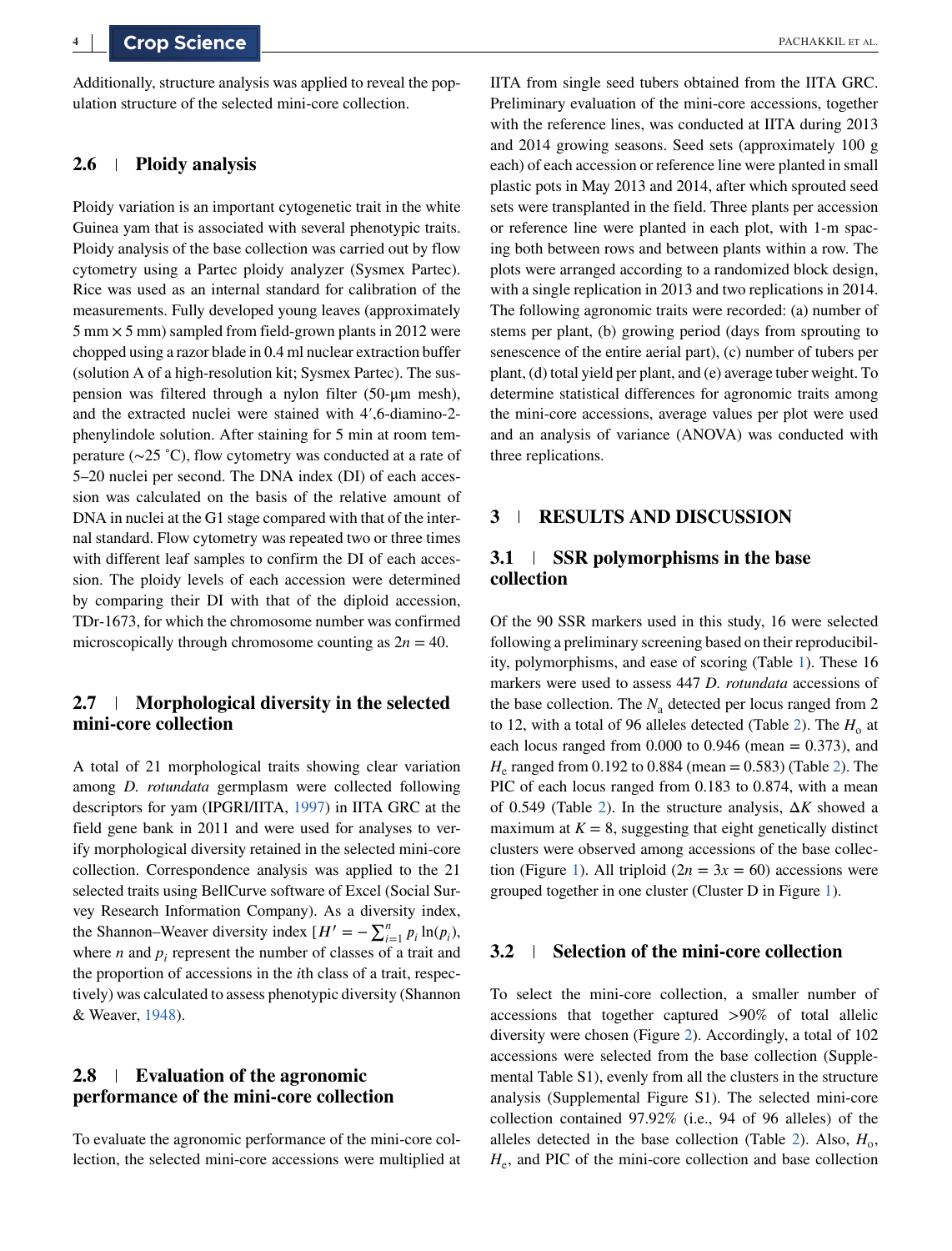| Locus           | <b>Repeat motif</b> | <b>Primer</b> | Sequence $(5'–3')$            | $T_{\rm m}$     | GC    | <b>Expected</b><br>product size <sup>a</sup> |
|-----------------|---------------------|---------------|-------------------------------|-----------------|-------|----------------------------------------------|
|                 |                     |               |                               | $\rm ^{\circ}C$ | $\%$  | bp                                           |
| YM7             | (CTT)15             | Forward       | <b>AGCATTGGGTCCTTTCATCC</b>   | 58.62           | 50.00 | 203                                          |
|                 |                     | Reverse       | ACAATTCACACAAAGCATGGC         | 58.99           | 42.86 |                                              |
| YM <sub>8</sub> | (AG)24              | Forward       | TCTTAGGCTTTGGGCAGGG           | 60.08           | 57.89 | 166                                          |
|                 |                     | Reverse       | <b>AGTATGCCTACCCTGTTCTTC</b>  | 57.57           | 47.62 |                                              |
| YM16            | (CT)13              | Forward       | TGAAGAGAATGTTGAGATCGTACC      | 59.11           | 41.67 | 150                                          |
|                 |                     | Reverse       | TATCCGGCCCTCTCATTGG           | 59.31           | 57.89 |                                              |
| YM18            | (GT)19              | Forward       | <b>GACATTGGGGATCTCTTATCAT</b> | 56.97           | 40.91 | 266                                          |
|                 |                     | Reverse       | TAGCAGCAGTAACGTTAAGGAA        | 57.04           | 40.91 |                                              |
| <b>YM25</b>     | (AG)30              | Forward       | <b>GATGGAGATGAGGAGGCCG</b>    | 60.08           | 63.16 | 237                                          |
|                 |                     | Reverse       | <b>TTCGAAGCCAGAGCAAGTG</b>    | 58.82           | 52.63 |                                              |
| YM27            | (GTT)8              | Forward       | <b>TCCAGCTCTTTAGCACAGG</b>    | 57.51           | 52.63 | 231                                          |
|                 |                     | Reverse       | AGGAGCATAGGCAACAAGC           | 58.57           | 52.63 |                                              |
| YM28            | (CTT)8 (CTT)14      | Forward       | <b>CCATTCCTATTTAAGTTCCCCT</b> | 57.64           | 40.91 | 333                                          |
|                 |                     | Reverse       | GATGAAGAAGAAGGTGATGATG        | 56.31           | 40.91 |                                              |
| YM30            | (GT)16              | Forward       | <b>CCACAACTAAAAACACATGGAC</b> | 57.07           | 40.91 | 212                                          |
|                 |                     | Reverse       | <b>GTGGTAGGGTGTGTAGCTTCTT</b> | 57.43           | 50.00 |                                              |
| YM31            | (AAG)9              | Forward       | AAGCCTAGTCGATGGGTGG           | 59.55           | 57.89 | 221                                          |
|                 |                     | Reverse       | <b>TGCTGTTCCAACTTCCAAGC</b>   | 59.72           | 50.00 |                                              |
| YM43            | (AAG)9(GA)7         | Forward       | GCCTTGTTTTGTTGATGCTTCG        | 60.27           | 45.45 | 178                                          |
|                 |                     | Reverse       | <b>CCAGCCCACTAATCCCTCC</b>    | 59.93           | 63.16 |                                              |
| YM44            | (AG)20              | Forward       | CGCAACCAGCAAAGGATTTA          | 61.12           | 45.00 | 156                                          |
|                 |                     | Reverse       | <b>ATTCTGTCTCTCAAAACCCCT</b>  | 56.85           | 42.86 |                                              |
| YM49            | (AG)26              | Forward       | TGGGGTGAGAGAGTAAGTGG          | 58.83           | 55.00 | 163                                          |
|                 |                     | Reverse       | TCACCGGGGATCTTCTTGC           | 60.16           | 57.89 |                                              |
| <b>YM50</b>     | (CTT)9              | Forward       | TTGCCCTTGGGATGTAGGG           | 59.77           | 57.89 | 234                                          |
|                 |                     | Reverse       | CATCCCCGTTGTATCCTGC           | 58.74           | 57.89 |                                              |
| <b>YM54</b>     | $(CT)11$ $(AC)16$   | Forward       | CACTTGCTCTCTCATCGGC           | 59.06           | 57.89 | 162                                          |
|                 |                     | Reverse       | TTGACAACCTCTATTTTGCCC         | 57.18           | 42.86 |                                              |
| YM61            | (GTT)26             | Forward       | AGTGGTGCTGTAGTAACTGGAA        | 56.58           | 45.45 | 252                                          |
|                 |                     | Reverse       | CATGACTACCTTTCCTCAATCA        | 26.82           | 40.91 |                                              |
| YM69            | (CT)6 (AGTT)5       | Forward       | CTCTCTACCTCCCAACAAAAAC        | 57.04           | 45.45 | 229                                          |

Reverse AATCTTGCACCACCTTTTCTAC 57.43 40.91

<span id="page-4-0"></span>**TABLE 1** List of the 16 simple sequence repeat (SSR) markers used for genetic diversity analysis and their corresponding repeat motif, sequence, melting temperature  $(T_m)$  guanine-cytosine (GC) content, and expected product size in base pairs

<sup>a</sup>Tamiru et al. [\(2015\)](#page-11-0).

were similar (Table [2\)](#page-5-0). Mean  $F_{ST}$  was low (0.0012), with a range of 0.000 to 0.004 (Table [2\)](#page-5-0), suggesting the both the base and selected mini-core collections were genetically highly diverse. There was no significant difference in genetic variation between the base collection and selected minicore collection as revealed by AMOVA (Table [3\)](#page-6-0). Taken together, our results revealed that the selected mini-core collection retained the genetic diversity present in the base collection.

# **3.3 Utilization of SSR markers for germplasm identification**

To select a set of SSR markers that could discriminate accessions in the mini-core collection, 102 mini-core accessions were analyzed with different SSR marker combinations using MinimalMarker software. Three sets of six SSR markers ([YM7, YM8, YM25, YM27, YM31, YM54], [YM8, YM18, YM25, YM27, YM31, YM54], and [YM8, YM25, YM27,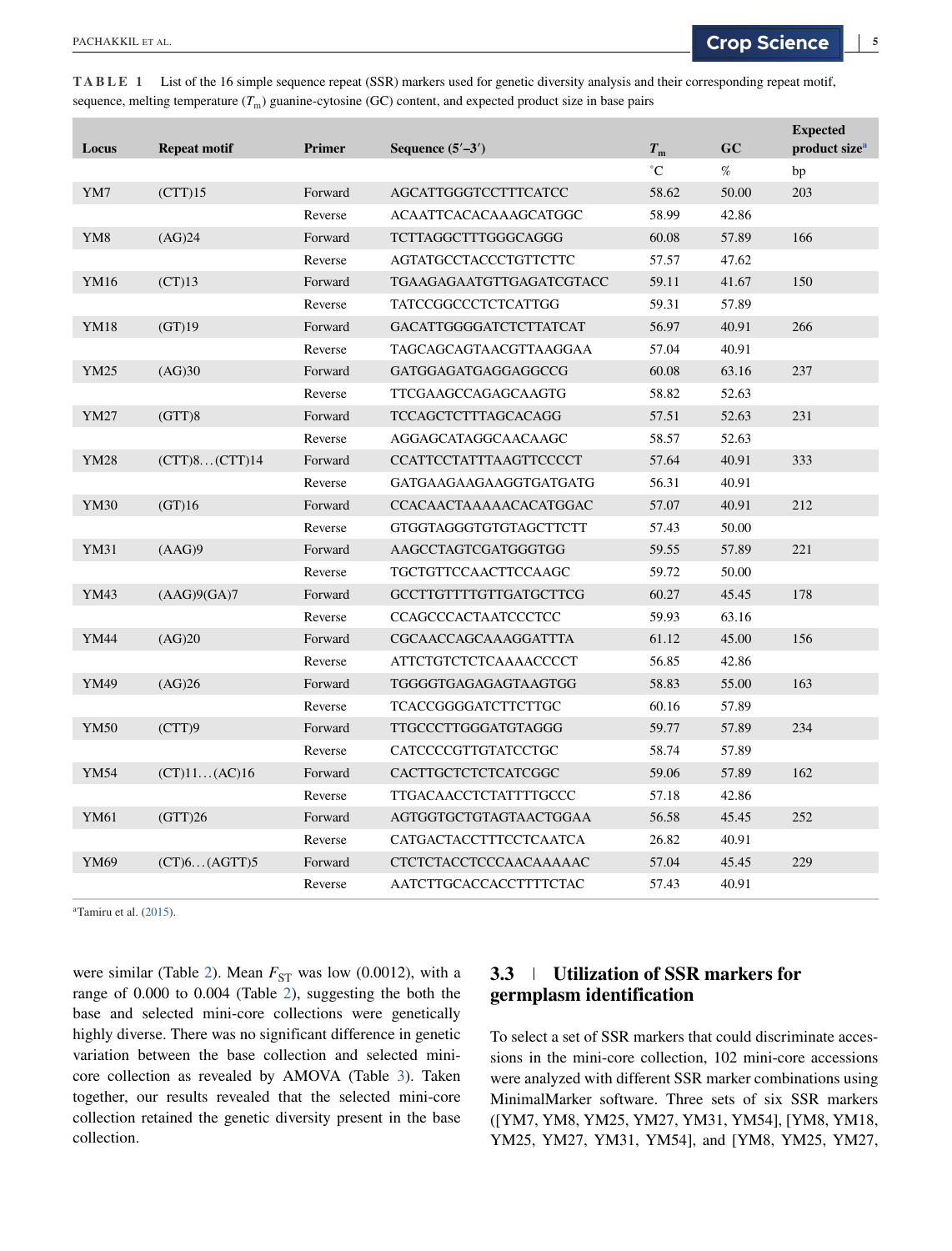|                 | $N_{\rm a}{}^{\rm a}$ |                | $H_{o}^{\ b}$ |           | $H_{\rm e}^{\rm c}$ |           | PIC <sup>d</sup> |           |                |
|-----------------|-----------------------|----------------|---------------|-----------|---------------------|-----------|------------------|-----------|----------------|
| Locus           | <b>Basef</b>          | Mini-core      | <b>Basef</b>  | Mini-core | <b>Basef</b>        | Mini-core | <b>Basef</b>     | Mini-core | $F_{ST}^{\ e}$ |
| YM7             | 8                     | 8              | 0.642         | 0.647     | 0.759               | 0.721     | 0.725            | 0.683     | 0.0031         |
| YM <sub>8</sub> | 9                     | 9              | 0.000         | 0.000     | 0.882               | 0.875     | 0.870            | 0.862     | 0.0014         |
| YM16            | 5                     | 5              | 0.152         | 0.147     | 0.308               | 0.377     | 0.295            | 0.358     | 0.0008         |
| YM18            | 9                     | 9              | 0.161         | 0.176     | 0.809               | 0.805     | 0.787            | 0.782     | 0.0007         |
| YM25            | 12                    | 11             | 0.362         | 0.490     | 0.749               | 0.768     | 0.716            | 0.743     | 0.0027         |
| <b>YM27</b>     | $\overline{4}$        | $\overline{4}$ | 0.468         | 0.461     | 0.483               | 0.458     | 0.449            | 0.426     | 0.0005         |
| <b>YM28</b>     | $\tau$                | 6              | 0.472         | 0.520     | 0.665               | 0.664     | 0.609            | 0.609     | 0.0009         |
| YM30            | $\overline{2}$        | $\overline{2}$ | 0.353         | 0.382     | 0.295               | 0.309     | 0.253            | 0.261     | 0.0003         |
| YM31            | 9                     | 9              | 0.488         | 0.490     | 0.862               | 0.850     | 0.847            | 0.833     | 0.0007         |
| YM43            | 3                     | 3              | 0.148         | 0.147     | 0.360               | 0.365     | 0.319            | 0.314     | 0.0006         |
| YM44            | 6                     | 6              | 0.405         | 0.333     | 0.604               | 0.513     | 0.569            | 0.485     | 0.0041         |
| YM49            | $\overline{2}$        | $\overline{2}$ | 0.094         | 0.098     | 0.244               | 0.093     | 0.229            | 0.089     | 0.0000         |
| YM50            | $\overline{c}$        | $\overline{c}$ | 0.369         | 0.373     | 0.500               | 0.498     | 0.375            | 0.374     | 0.0004         |
| <b>YM54</b>     | 12                    | 12             | 0.946         | 0.990     | 0.884               | 0.890     | 0.874            | 0.880     | 0.0006         |
| YM61            | $\overline{4}$        | $\overline{4}$ | 0.792         | 0.775     | 0.731               | 0.730     | 0.681            | 0.680     | 0.0004         |
| YM69            | $\overline{2}$        | $\overline{2}$ | 0.123         | 0.098     | 0.192               | 0.093     | 0.183            | 0.089     | 0.0011         |
| Overall         | 96                    | 94             | 0.373         | 0.383     | 0.583               | 0.563     | 0.549            | 0.529     | 0.0012         |

<span id="page-5-0"></span>**TABLE 2** Summary statistics on the 16 simple sequence repeat (SSR) markers used to assess the genetic diversity in the *Dioscorea rotundata* base collection ( $n = 447$ ) and the selected mini-core collection ( $n = 102$ )

 ${}^aN_a$ , number of alleles.

 $^{b}H_{o}$ , observed heterozygosity.

 $c_{H_e}$ , expected heterozygosity.

dPIC, polymorphic information content.

 ${}^{\text{e}}F_{\text{ST}}$ , fixation index.

f Base, base collection.



**FIGURE 1** Genetic structure of *Dioscorea rotundata* base collection (*n* = 447) revealed by structure analysis with *K* (number of inferred ancestral populations) = 8 and sorted by expected populations (a–h). 3 $\times$ , triploid (2*n* = 3*x* = 60)

YM31, YM54, YM61]) were subsequently found to distinguish all the 102 accessions. These results confirmed that the selected mini-core collection represents genetically unique (nonredundant at DNA level) accessions and suggest that a combination of a small number of SSRs can be used to carry out genotype identification in *D. rotundata*. These markers

are important to facilitate utilization of the available genetic resources in yam breeding programs. Reliable identification of accessions or genotypes is crucial to ensure quality and uniformity of planting materials and authenticate progenies obtained from crosses. Accurate variety identification also aids in enforcing breeders' rights.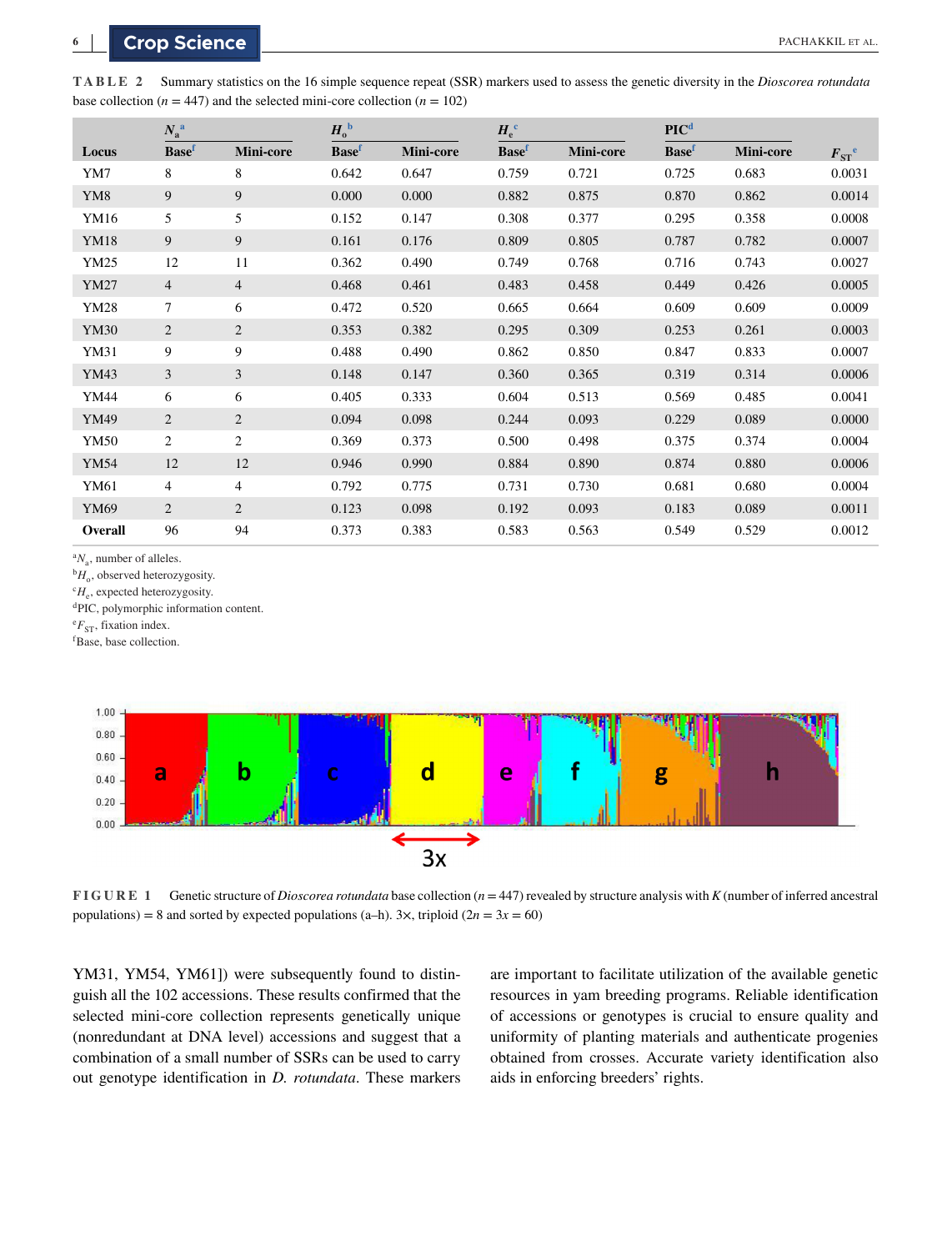<span id="page-6-0"></span>**TABLE 3** Analysis of molecular variance (AMOVA) of the *Dioscorea rotundata* base collection  $(n = 447)$  and mini-core collection  $(n = 102)$ 

| <b>Source of variation</b> | df    | SS <sup>a</sup> | <b>Variance components</b> | <b>Variation</b> | P value    |
|----------------------------|-------|-----------------|----------------------------|------------------|------------|
|                            |       |                 |                            | %                |            |
| Between populations        |       | 3.464           | $-0.00108Vab$              | 0.0              | $0.823$ ns |
| Within populations         | .096  | 4,188.472       | $3.82160Vb^b$              | 100.0            |            |
| Total                      | 1,097 | 4,191.936       | 3.82052                    |                  |            |

<sup>a</sup>SS, sum of squares.

 ${}^{\text{b}}V_{\text{a}}$  and  $V_{\text{b}}$  are the associated covariance components.

<sup>†</sup>ns, not significant at  $\alpha = .05$  after 10,000 permutations.



**FIGURE 2** Percentage of simple sequence repeat (SSR) alleles retained in different sample sizes of *Dioscorea rotundata* base collection accessions ( $n = 447$ )



## **3.4 Morphological variability retained in the selected mini-core collection**

The Shannon–Weaver diversity index (*H*′) of the base collection for 21 morphological traits ranged from 0.25 (roots on the tuber surface) to 2.26 (stem color), and those of the mini-core collection ranged from 0.36 to 2.20, respectively (Table [4\)](#page-7-0). The mean *H'* of the base collection and mini-core was 1.11 and 1.14, respectively. Of the 21 categorical traits analyzed, 14 showed similar or higher *H*′ values in the mini-core collection compared with the base collection (Table [4\)](#page-7-0). Furthermore, the Spearman's rank correlation (*r*) between base collection and mini-core collection was  $0.964$  ( $P < .001$ ), suggesting the two collections were highly correlated with regard to morphological diversity. The first two axes of the scatter plot based on correspondence analysis of the 21 traits of the base collection accounted for 21.63 and 12.75% of the total variation, respectively, and the minicore accessions were evenly distributed throughout the plot (Figure 3).

**FIGURE 3** Scatterplot based on correspondence analysis of 21 morphological traits in the *Dioscorea rotundata* base collection (*n*=447) and mini-core collection  $(n = 102)$ 

# **3.5 Variations in the ploidy level and geographical origin of the base collection and mini-core collection**

Of the 447 accessions analyzed for ploidy level, it was difficult to accurately estimate the ploidy levels of 13 accessions because of their broad flow cytometry histogram peaks. Therefore, these accessions were excluded and the ploidy information of the remaining 434 accessions was used. The DI of the standard diploid accession, TDr-1673, which has a chromosome number of  $2n = 40$ , was confirmed as 1.91. The base collection was subsequently divided into two groups based on DI values. Values for the first group ranged from 1.74 to 2.02, indicating a ploidy level similar to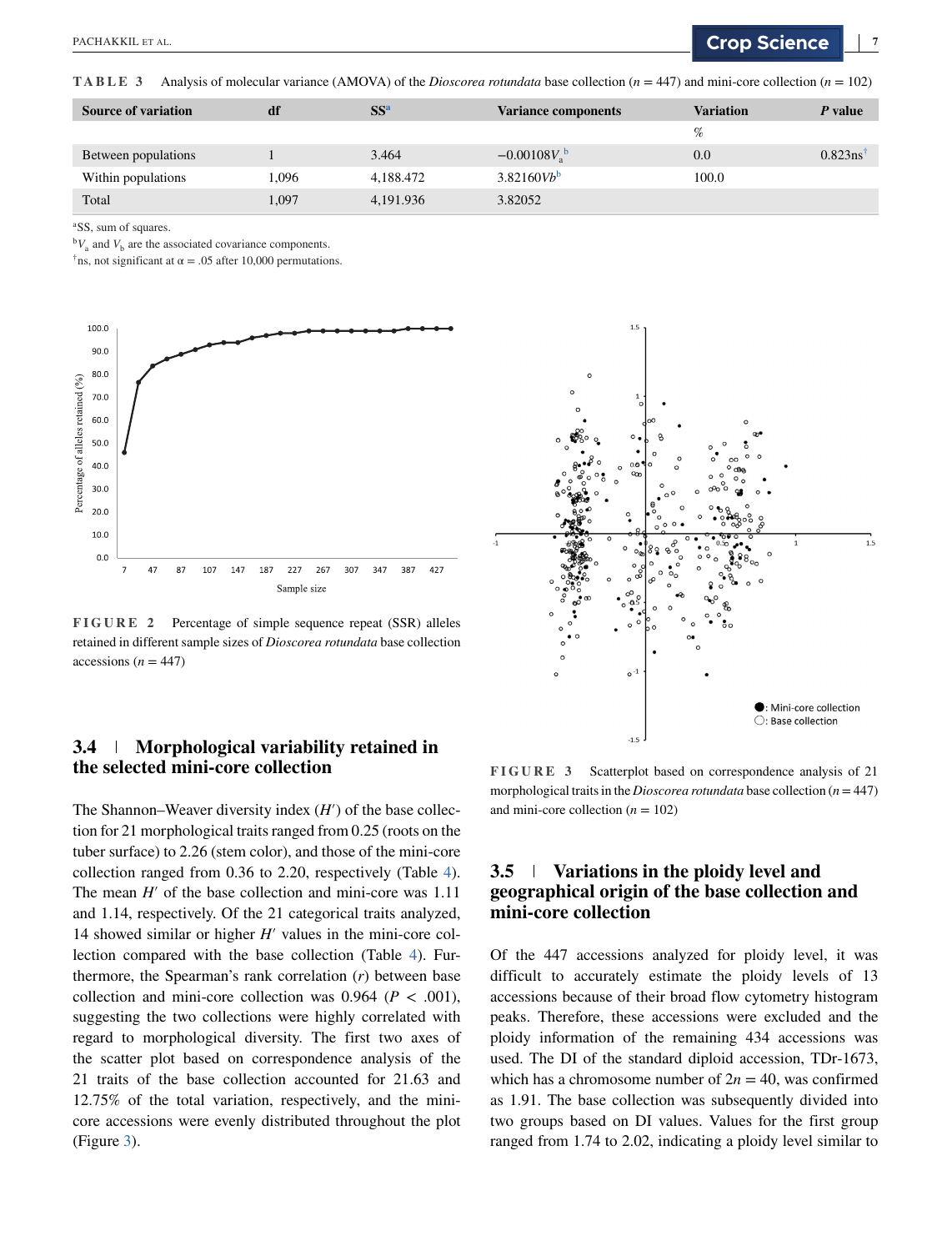<span id="page-7-0"></span>**TABLE 4** Shannon–Weaver diversity indices of morphological traits across the *Dioscorea rotundata* base collection (*n* = 447) and mini-core collection ( $n = 102$ )

| Morphological trait                              | <b>Base collection</b> | <b>Mini-core</b> |
|--------------------------------------------------|------------------------|------------------|
| Stem color                                       | 2.26                   | 2.20             |
| Absence or presence of waxiness                  | 0.79                   | 0.82             |
| Absence or presence of spines                    | 0.46                   | 0.49             |
| Spine shape                                      | 1.46                   | 1.55             |
| Leaf density                                     | 1.57                   | 1.55             |
| Leaf color                                       | 0.91                   | 0.80             |
| Leaf shape                                       | 1.52                   | 1.48             |
| Distance between lobes                           | 1.33                   | 1.32             |
| Upward folding of the leaf along the main vein   | 1.00                   | 1.00             |
| Downward arching of the leaf along the main vein | 1.00                   | 1.00             |
| Position of the widest part of the leaf          | 0.72                   | 0.77             |
| <b>Sex</b>                                       | 1.63                   | 1.55             |
| Inflorescence type                               | 1.40                   | 1.41             |
| Spininess of roots                               | 1.04                   | 1.07             |
| Tuber shape                                      | 1.52                   | 1.62             |
| Spiny roots on the tuber surface                 | 0.77                   | 0.73             |
| Roots on the tuber surface                       | 0.25                   | 0.36             |
| Prickly appearance of the tuber                  | 0.98                   | 1.00             |
| Tuber flesh color: upper                         | 1.16                   | 1.26             |
| Tuber flesh color: middle                        | 0.94                   | 1.03             |
| Tuber flesh color: lower                         | 0.68                   | 0.89             |

that of TDr-1673. Meanwhile, the DI values of the second group ranged from 2.48 and 2.77—that is, a 1.3- to 1.5 fold increase compared with TDr-1673, suggesting triploidy  $(2n = 3x = 60)$ . Of the 434 accessions analyzed, 381 (87.79%) were diploid  $(2n = 40)$ , and the remaining 53 (12.21%) were triploid  $(2n = 60)$ . Of the 102 accessions selected for the mini-core collection, 92 (90.2%) and 10 (9.8%) were diploid and triploid, respectively. In the population structure analysis, the diploid accessions were distributed across all clusters, whereas all triploid accessions were limited to cluster D (Figure [1\)](#page-5-0).

Intraspecific ploidy variation is well known in the major cultivated yam species, including *D. rotundata*. Previously, two basic chromosome numbers  $(x = 10$  and 20) were reported for *D. rotundata* (Dansi, Mignouna, Pillay, & Zok, [2001;](#page-10-0) Scarcelli, Dainou, Agbangla, Tostain, & Pham, [2005\)](#page-11-0). In the present study, we adopted the basic chromosome number of 20, which was proposed on the basis of the segregation patterns of isozyme loci and microsatellite markers (Scarcelli et al., [2005\)](#page-11-0). The presence of both diploid accessions  $(2n = 40)$  and triploid accessions  $(2n = 60)$  in the *D. rotundata* base collection is consistent with previous reports that documented the ploidy levels of *D. rotundata* and *D. cayenensis* (Dansi et al., [2001;](#page-10-0) Gamiette, Bakry, & Ano, [1999;](#page-10-0) Obidiegwu et al., [2009\)](#page-11-0). Both the base collection

and mini-core collection contained a similar proportion of diploids and triploids (Supplemental Table S1), confirming the base collection was adequately represented in the minicore collection with respect to the ploidy level. Interestingly, structure analyses of the base and mini-core accessions revealed distinct clustering of the triploid accessions (Figures [1](#page-5-0) and [4\)](#page-8-0). This finding is consistent with a previous report that suggested an allo-polyploid origin of triploid *D. rotundata* accessions that harbored alleles of a wild-type species (Girma et al., [2014\)](#page-11-0).

The selected mini-core collection was further validated for its representation of the base collection based on geographical origins of the accessions. As shown in Table [5,](#page-8-0) the mini-core collection also captured a proportional number of accessions representing different geographical origins similar to the base collection. Most of the accessions in the base population were from Nigeria (40.9%) and Togo (38.5%). Similarly, 84.3% of accessions in the mini-core collection were from Nigeria and Togo. Those from Benin (7.8%), Cote d'Ivoire (2.9%), and Ghana (3.9%) only had a limited representation in the minicore collection. This imbalance in the geographical origin of the accessions in the base population and mini-core collection suggests the need to collect, characterize, and preserve additional accessions from the less represented but major yamgrowing countries in West and Central Africa.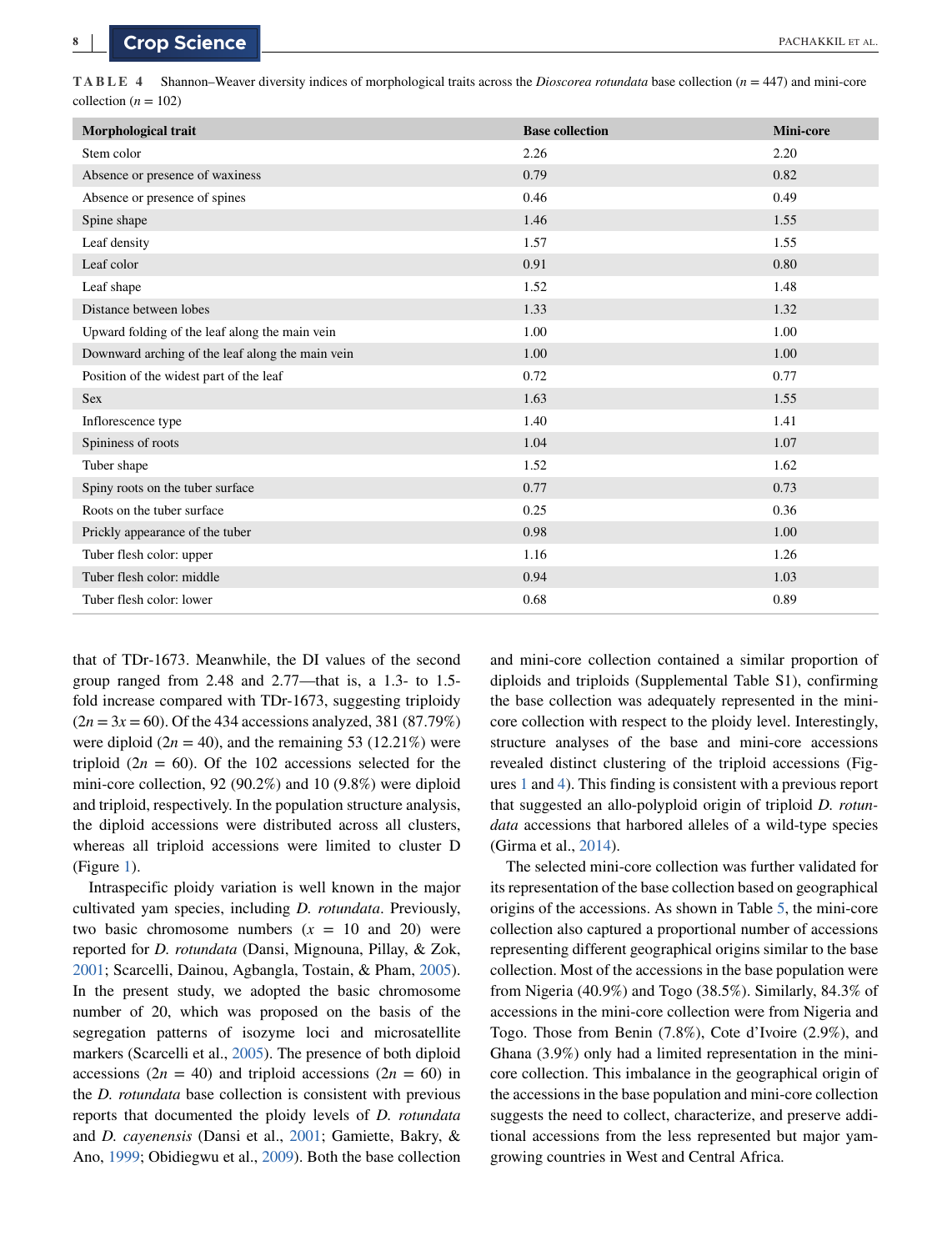<span id="page-8-0"></span>

**FIGURE 4** Genetic structure of *Dioscorea rotundata* mini-core collection (*n* = 102) revealed using the Structure version 2.3.4 software with *K* (number of inferred ancestral populations) = 4. (a) Bar plot in numerical order of accession number. (b) Sorted by expected populations (I–IV). 3 $\times$ , triploid  $(2n = 3x = 60)$ 

**TABLE 5** Geographical origin of the accessions in the *Dioscorea rotundata* base collection ( $n = 447$ ) and mini-core collection ( $n = 102$ )

|                     | No. of accessions $(\%)$ |           |  |
|---------------------|--------------------------|-----------|--|
| Origin              | <b>Base collection</b>   | Mini-core |  |
| <b>Benin</b>        | 36(8.1)                  | 8(7.8)    |  |
| <b>Burkina Faso</b> | 1(0.2)                   | 0(0)      |  |
| Cote d'Ivoire       | 21(4.7)                  | 3(2.9)    |  |
| Ghana               | 26(5.8)                  | 4(3.9)    |  |
| Guinea              | 7(1.6)                   | 1(1.0)    |  |
| Nigeria             | 183 (40.9)               | 32(31.4)  |  |
| Sierra Leone        | 1(0.2)                   | 0(0)      |  |
| Togo                | 172 (38.5)               | 54 (52.9) |  |
| Total               | 447                      | 102       |  |

# **3.6 Population structure of the selected mini-core collection**

The analysis of the population structure of the mini-core collection revealed that 102 accessions mostly represented distinct genotypes; each accession is represented by a colored bar in Figure 4a. The  $\Delta K$  was maximum at  $K = 4$ , suggesting four genetically distinct clusters among the mini-core accessions (Figure 4b). Also, all clusters included accessions from various geographic origins; thus, accessions in the mini-core collection were selected impartially with respect to geography and genetic diversity. With regard to the ploidy, Cluster II

included all triploid accessions, indicating the genetic differentiation between diploid and triploid at the molecular level. This result was consistent with the result obtained for the base collection, as described above.

# **3.7 Agronomic trait diversity among the mini-core accessions**

The results from the field trials for agronomic traits of the mini-core collection conducted in 2013 and 2014 are summarized in Table [6.](#page-9-0) The ANOVA revealed highly significant differences  $(P = .01)$  among accessions for the following five traits: number of stems (mean  $= 2.15$ ), growth period (mean = 161.6 days), number of tubers per plant (mean = 1.82), total yield per plant (mean = 1,351.6 g), and average tuber weight (738.2 g). Stable variation across three replications (for both years) was also observed in growth period, resulting in a low coefficient of variance  $(4.8\%).$ 

Increasing yam productivity in West Africa through breeding requires efficient phenotyping and genotyping techniques to identify materials with diverse target traits, such as high yield, early maturity, and optimal tuber size and shape. Because of its large plant size and long growing period, phenotyping for the analysis of the genetic basis of target traits is not an easy task in yam. In this study, we evaluated the mini-core collection together with the existing yam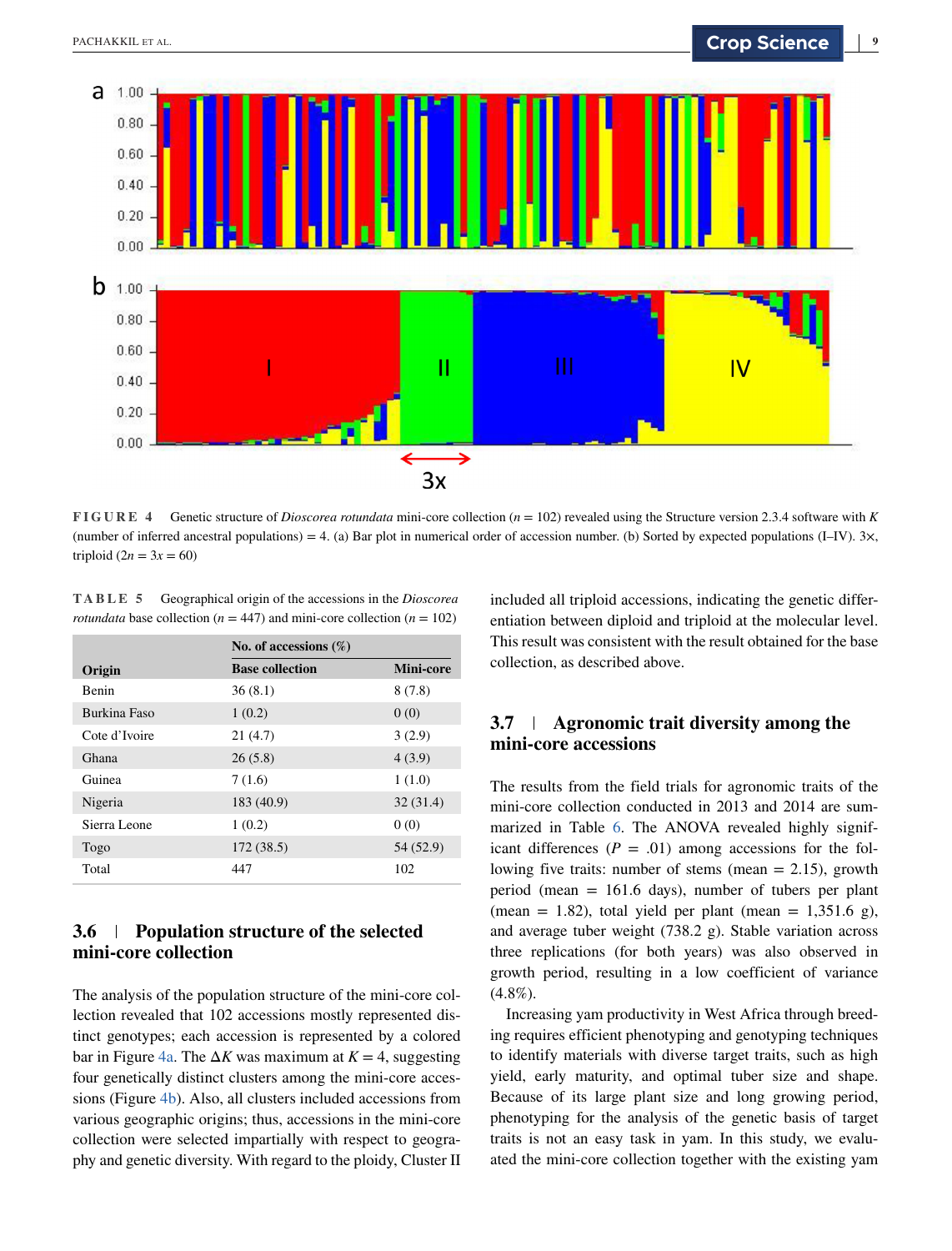<span id="page-9-0"></span>**TABLE 6** Variation in five agronomic traits in the *Dioscorea rotundata* mini-core collection  $(n = 102)$ 

|                          |             |           |                        | <b>Summary of ANOVA</b> |           |
|--------------------------|-------------|-----------|------------------------|-------------------------|-----------|
| <b>Trait</b>             | <b>Mean</b> | <b>SD</b> | $\mathbf{C}\mathbf{V}$ | <b>Variance</b>         | $F$ value |
| No. of stems             | 2.15        | 0.747     | 0.347                  | $4.82**$                | 4.55      |
| Growth period, $d^a$     | 161.6       | 7.771     | 0.048                  | $263.09**$              | 3.18      |
| No. of tubers per plant  | 1.82        | 1.115     | 0.620                  | $2.48**$                | 3.96      |
| Total yield per plant, g | 1,351.6     | 533.421   | 0.396                  | $600,283.66**$          | 4.31      |
| Avg. tuber weight, g     | 738.2       | 492.022   | 0.489                  | $485,691.17**$          | 3.60      |

<sup>a</sup>Growth period, days from sprouting to senescence of the entire aerial part.

\*\*Significant at the .01 probability level.



**FIGURE 5** Variation in agronomic traits in the *Dioscorea rotundata* mini-core collection (*n* = 102). Distribution of the reference lines is shown with numbers from 1 to 10 on the histograms (IITA breeding lines: 1, TDr 97/00793; 2, TDr 97/00917; 3, TDr 97/00777; 4, TDr 99/02607; 5, TDr 95/01932 and local cultivars/landraces: 6, TDr EHOBIA; 7, TDr EHURU; 8, TDr OMI EFUN; 9, TDr POUNA; 10, TDr 04-219)

reference materials (breeding lines and landraces). Comparisons of the ranges of the five agronomic trait values revealed that the mini-core accessions were more diverse than the reference materials (Figure 5). Notably, the variation in the growth period, which had a coefficient of variation of 4.8%, was 155– 176 d and 141–189 d for the reference lines and mini-core accessions, respectively. Although the selected mini-core collection does not cover the entire genetic diversity of *D. rotundata* in West Africa, it still contains considerable diversity that can be targeted for further studies aimed at dissecting the genetic basis of key traits and the genetic improvement of yams.

# **3.8 Utilization of** *D. rotundata* **mini-core collection**

Success in any breeding program depends largely on an efficient evaluation of existing germplasm to identify useful variation in target traits. However, germplasm evaluation is a challenging task when one deals with a large number of accessions with limited resources, which restricts proper utilization of germplasm (Upadhyaya, Gowda, Pundir, & Ntare, [2007\)](#page-11-0). This is particularly the case for regionally important but underresearched local crops, such as yam in West and Central Africa. The mini-core collection developed for *D. rotundata*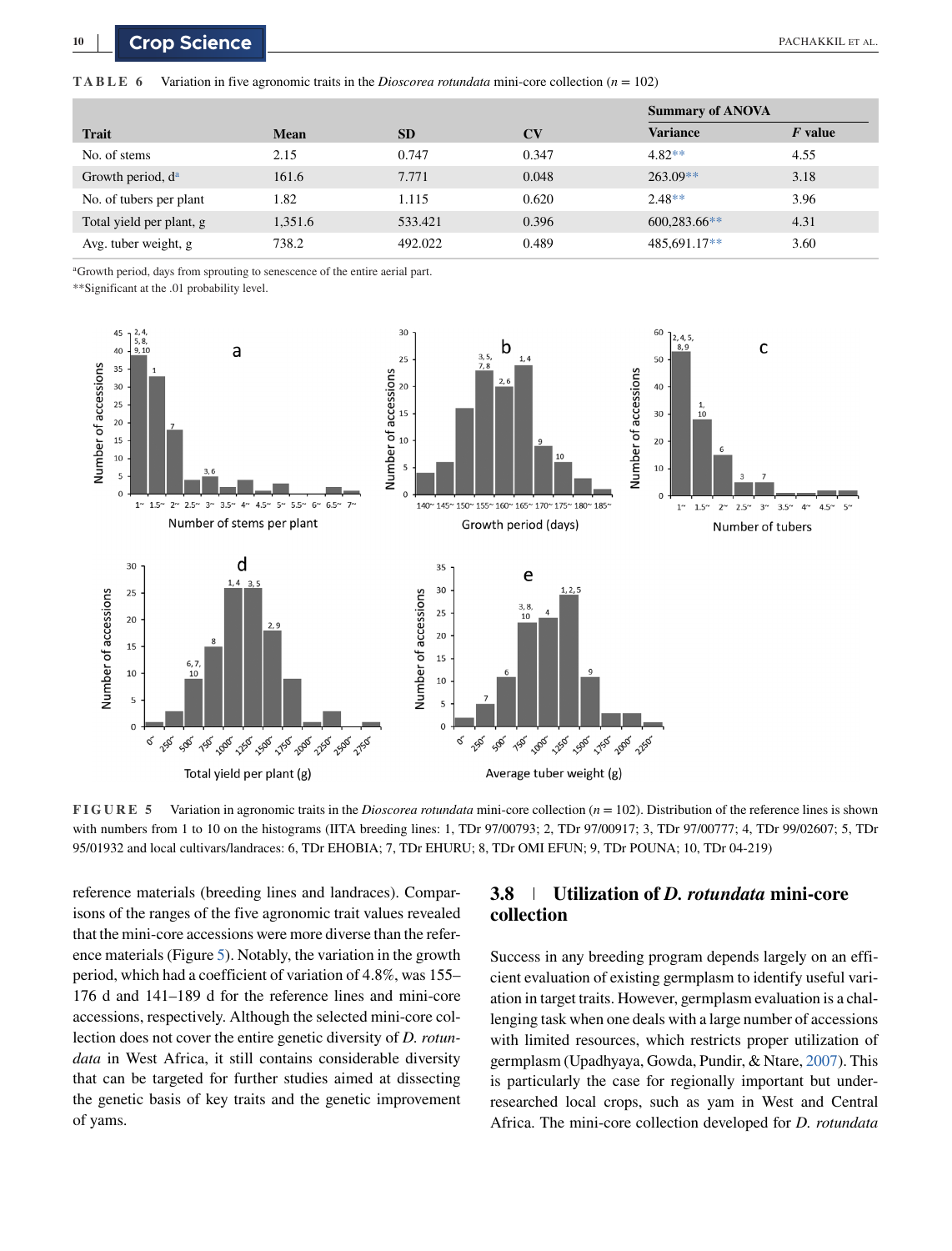<span id="page-10-0"></span>in the present study represents a small, easy-to-use resource that is invaluable to accelerate genetic and genomic studies and improvement of this important crop. The whole genome sequence of *D. rotundata* is now available (Tamiru et al., [2017\)](#page-11-0). This should allow the applications of several nextgeneration sequencing-based technologies to rapidly identify the genetic basis of important traits. Resequencing of the mini-core accessions and bulk sequencing of individuals pooled from segregating progeny can be used to identify candidate genes via genome-wide association studies and bulked segregant analysis, respectively (Huang et al., [2010;](#page-11-0) Takagi et al., [2013\)](#page-11-0). This will further facilitate the development of DNA markers for marker-assisted selection, accelerating the deployment of useful alleles in yam breeding programs in West Africa. The SSRs identified in this study could also play a vital role in varietal identification in white Guinea yam and be routinely used in laboratories across West Africa, which often lack sophisticated facilities.

## **ACKNOWLEDGMENTS**

This study was conducted under the project "Use of genomic information and molecular tools for yam germplasm utilization and improvement for West Africa (EDITS-Yam; 2011–2015)" of the Japan International Research Center for Agricultural Sciences, in collaboration with the Iwate Biotechnology Research Center and the International Institute of Tropical Agriculture. This work was also partly supported by the Japan Society for the Promotion of Science.

#### **AUTHOR CONTRIBUTIONS**

Babil Pachakkil: Investigation; Writing-original draft. Shinsuke Yamanaka: Conceptualization; Investigation; Writingreview & editing. Gezahegn Girma: Methodology; Validation. Ryo Matsumoto: Investigation; Validation. Muluneh Tamiru: Methodology; Validation. Ranjana Bhattacharjee: Validation. Michael Abberton: Resources; Validation. Satoru Muranaka: Validation. Robert Asiedu: Supervision. Hiroko Takagi: Conceptualization; Project administration; Supervision.

#### **CONFLICT OF INTEREST**

The authors declare that there is no conflict of interest.

#### **ORCID**

*Shinsuke Yamanaka* [https://orcid.org/0000-0003-3836-](https://orcid.org/0000-0003-3836-6385) [6385](https://orcid.org/0000-0003-3836-6385)

Satoru Muranaka<sup> •</sup> <https://orcid.org/0000-0002-2810-1247>

#### **REFERENCES**

Asiedu, R., Ng, S. Y. C., Bai, K. V., Ekanayake, I. J., & Wanyera, N. M. W. (1998). Genetic improvement. In G. C. Orkwor, R. Asiedu, & I. J. Ekanayake (Eds.), *Food yams: Advances in research* (pp. 63–104). Ibadan, Nigeria: IITA and National Root Crops Research Institute.

- Dansi, A., Dantsey-Barry, H., Dossou-Aminon, I., N'Kpenu, E. K., Agre, A. P., Sunu, Y. D., ... Vodouhe, R. (2013). Varietal diversity and genetic erosion of cultivated yams (*Dioscorea cayenensis* Poir–*D. rotundata* Lam complex and *D. alata* L.) in Togo. *International Journal of Biodiversity and Conservation*, *5*, 223–239.
- Dansi, A., Mignouna, H. D., Pillay, M., & Zok, S. (2001). Ploidy variation in the cultivated yams (*Dioscorea cayenensis*–*Dioscorea rotundata* complex) from Cameroon as determined by flow cytometry. *Euphytica*, *119*, 301–307. https://doi.org/10.1023/A:1017510402681
- Dansi, A., Mignouna, H. D., Zoundjihekpon, J., Sangare, A., Ahoussou, N., & Asiedu, R. (2000). Identification of some Benin Republic's Guinea yam (*Dioscorea cayenensis*/*Dioscorea rotundata* complex) cultivars using randomly amplified polymorphic DNA. *Genetic Resources and Crop Evolution*, *47*, 619–625. https://doi.org/10.1023/A:1026589702426
- Dansi, A., Mignouna, H. D., Zoundjihekpon, J., Sangare, A., Asiedu, A., & Quin, F. M. (1999). Morphological diversity, cultivar groups and possible descent in the cultivated yams (*Dioscorea cayenensis*/*D. rotundata*) complex in Benin Republic. *Genetic Resources and Crop Evolution*, *46*, 371–388. https://doi.org/10.1023/A:1008698123887
- Demuyakor, B., Dukrog, T. M., & Chikpah, S. K. (2013). Yam germplasm in Ghana: A survey on storage and varietal properties of *Dioscorea rotundata*–*alata* in northern region of Ghana. *International Journal of Scientific & Technology Research*, *2*, 170– 175.
- Ebana, K., Kojima, Y., Fukuoka, S., Nagamine, T., & Kawase, M. (2008). Development of mini core collection of Japanese rice landrace. *Breeding Science*, *58*, 281–291. https://doi.org/10.1270/jsbbs.58. 281
- Evanno, S., Regnaut, S., & Goudet, J. (2005). Detecting the number of clusters of individuals using the software STRUC-TURE: A simulation study. *Molecular Ecology*, *14*, 2611–2620. https://doi.org/10.1111/j.1365-294X.2005.02553.x
- Excoffier, L., & Lischer, H. E. (2010). Arlequin suite ver 3.5: A new series of programs to perform population genetics analyses under Linux and Windows. *Molecular Ecology Resources*, *10*, 564–567. https://doi.org/10.1111/j.1755-0998.2010.02847.x
- FAO. (2018). *FAOSTAT database*. Rome: FAO. Retrieved from <https://www.fao.org/faostat/en/#data>
- Frankel, O. H. (1984). Genetic perspectives of germplasm conservation. In W. K. Arber, et al. (Eds.), *Genetic manipulation: Impact on man and society* (pp. 161–170). Cambridge, UK: Cambridge University Press.
- Fujii, H., Ogata, T., Shimada, T., Endo, T., Iketani, H., Shimizu, T., ... Omura, M. (2013). MINIMAL MARKER: An algorithm and computer program for the identification of minimal sets of discriminating DNA markers for efficient variety identification. *Journal of Bioinfomatics and Computational Biology*, *11*(2). https://doi.org/ 10.1142/S0219720012500229
- Fulton, T. M., Chunwongse, J., & Tanksley, S. D. (1995). Microprep protocol for extraction of DNA from tomato and other herbaceous plants. *Plant Molecular Biology Reporter*, *13*, 207–209. https://doi.org/10.1007/BF02670897
- Gamiette, F., Bakry, F., & Ano, G. (1999). Ploidy determination of some yam species (*Dioscorea* spp.) by flow cytometry and conventional chromosomes counting. *Genetic Resources and Crop Evolution*, *46*, 19–27. https://doi.org/10.1023/A:1008649130567
- Girma, G., Bhattacharjee, R., Lopez-Montes, A., Gueye, B., Ofodile, S., Franco, J., & Abberton, A. (2018). Re-defining the yam (*Dioscorea* spp.) core collection using morphological